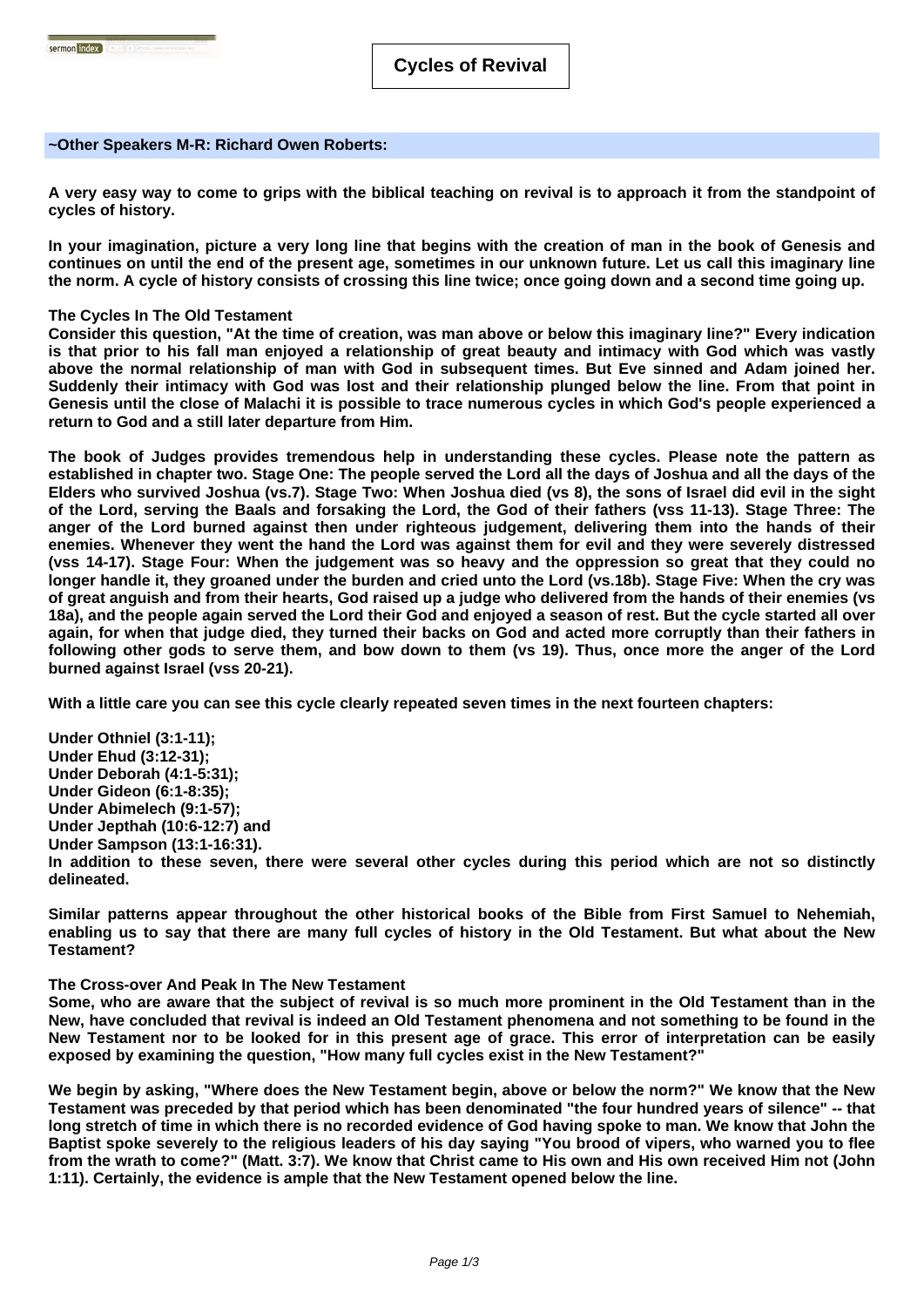**Is it no clear that the people of God were moved way above the norm when the Holy Spirit came at Pentecost? In one day about three thousand were baptized, a;; believers were of one mind, taking their meals together with gladness and sincerity of heart, praising God and having favor with all the people (Acts 2:43-47).**

**But where, in relationship to this line, did the New Testament close, and how many full cycles appear in the New Testament? Clearly, it closed above the line and obviously, there was less than one full cycle in the entire New Testament! While we know that numerous warnings in the Epistles predict a descent below the line, and the Letters to the Seven Churches of Asia Minor (Rev. 2-3) fortify these warnings, the New Testament Church remained above the norm.**

**There is indeed a most precious sense in which the New Testament must be described as revival at its highest and at its best. Thus, instead of concluding that revival is not at all a New Testament theme, it can be described** as the grandest theme of all the New Testament -- God drawing near to His own people through Immanuel  $\hat{A}$ — **God with us.**

**Since the New Testament days it is easy to observe the cycles of history as it is in the Old Testament. Just in the history of the United States of America alone, several full cycles are clearly evident. The same can be said for the United Kingdom.** 

# **The Church Today At A Low Point**

Sermon index **Company** 

**But what does all this teach us about where we are today, and how can it help us?**

**Consider again the great lesson of the Book of Judges. A season of revival brings the people of God into a restored relationship with their Father. But when that people sin and will not repent, God Himself brings them under His righteous judgement. Surely that is where the Church in the western world is today. We have sinned grievously against God. Think of the terrible pride of evangelicalism! Consider the spirit of stubbornness and rebellion that mars so much of the work of the Church in the age of decadence! Ponder the terrible unbelief that marks both the conduct and the practice of the vast portions of professed believers. Realize that millions of people have been led to a false hope of salvation by the grievously distorted and paltry teaching and preaching so popular today. Surely these sins, not to mention innumerable others, are an affront to our holy God and sufficient to have brought the wrath of God upon an entire generation.**

**But do the evidences of God's righteous judgements upon us -- in the form of restraining the stirring of His heart and compassion toward us (Isaiah 63:15); the withdrawal of His manifest presence and the delivering us up to the power of our own iniquities (Isaiah 74:7); the forcing us to drink the wine of His wrath to the point of spiritual drunkenness (Jer. 13:12-14); the visitation of earthquakes, floods, fires, storms, and hosts of other indicators of His wrath -- have the desired affect? Are we crying out to God for mercy? Do the groaning of our burdened hearts reach the throne of the Almighty? Apparently not yet!**

**Oh, to be sure, there are some individuals here and there who are under an immense burden of concern and imploring God to come among us in power. Infrequently one does learn of a local congregation somewhere that is weeping before the Lord as it seeks His face; but by-and-large the Church seems to indicate that things are not so bad but what one more committee, or one more new and innovative program, or some new approach not yet tried, will rescue us from our difficult circumstances. How much worse must things become before the whole Church begins to cry out to God?**

# **The Lack Of A Cyclical Pattern**

**Have you ever wondered if there is any fixed pattern in these cycles of history? Are the moral and spiritual declines uniformed in their depths? Are the upturns or revivals consistent in the peaks they reach? Is there any uniformity in the length of the cycles and the periods of time between revivals?**

**For an answer, consider the history if the revivals in the United States. In the earliest days of settlement in the New England Colonies in the 1600's there were several gracious seasons of revival. A powerful movement of the Spirit gripped much of the then existing nation between approximately 1732 and 1770. Another great revival began about 1792 and continued in various waves into the 1840's. The mighty prayer revival gripped much of the nation in 1857 and 1858. Another revival occurred during the Civil War. Some parts of the nation were touched by revival in 1905-1906 as a spill-over of the mighty work of God in Wales.**

**Yet, since that time we have seen little more than localized movements touching small and scattered elements of our society. In truth, we have not had a large-scale nation-wide revival for considerably more than a century.**